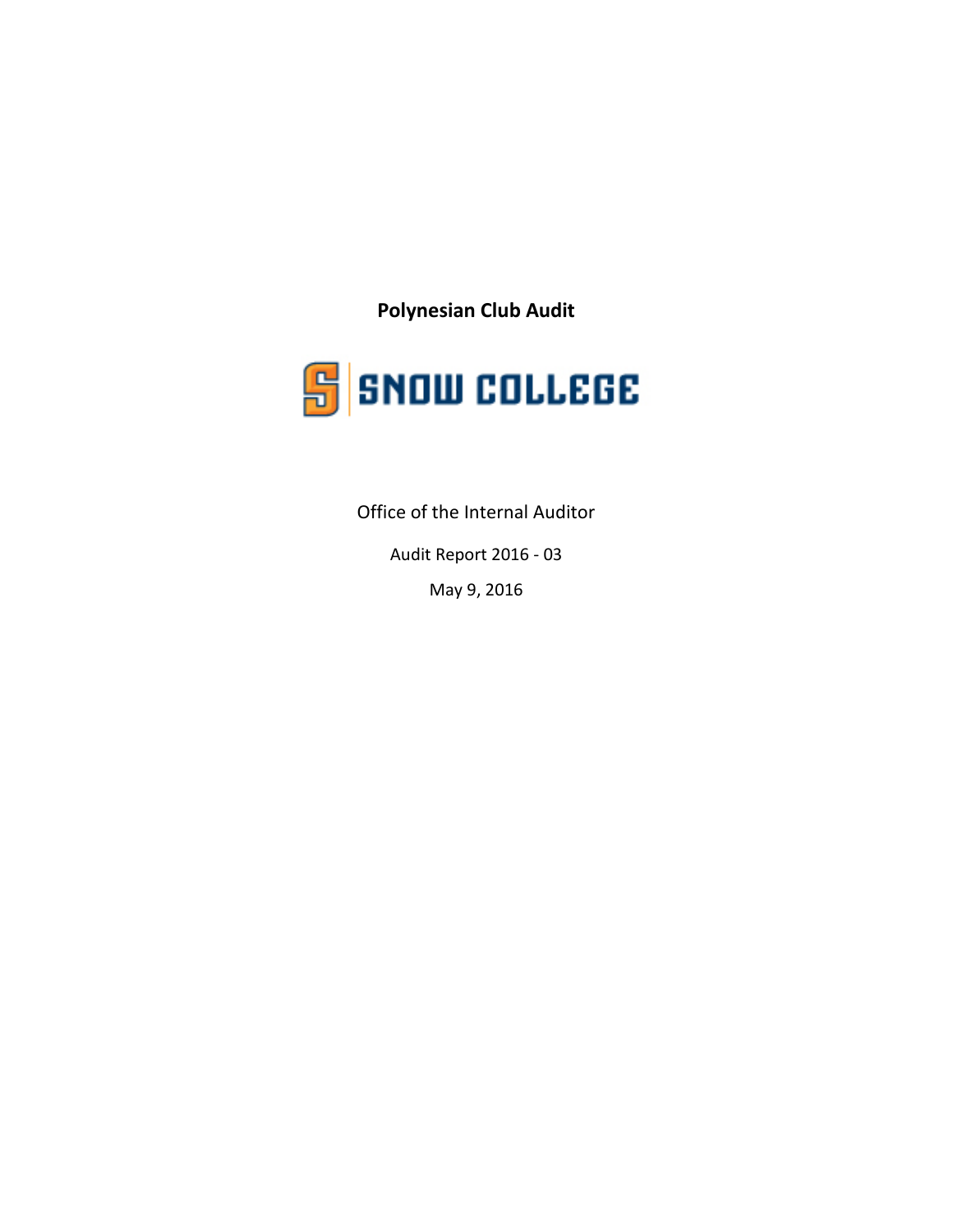## **Contents**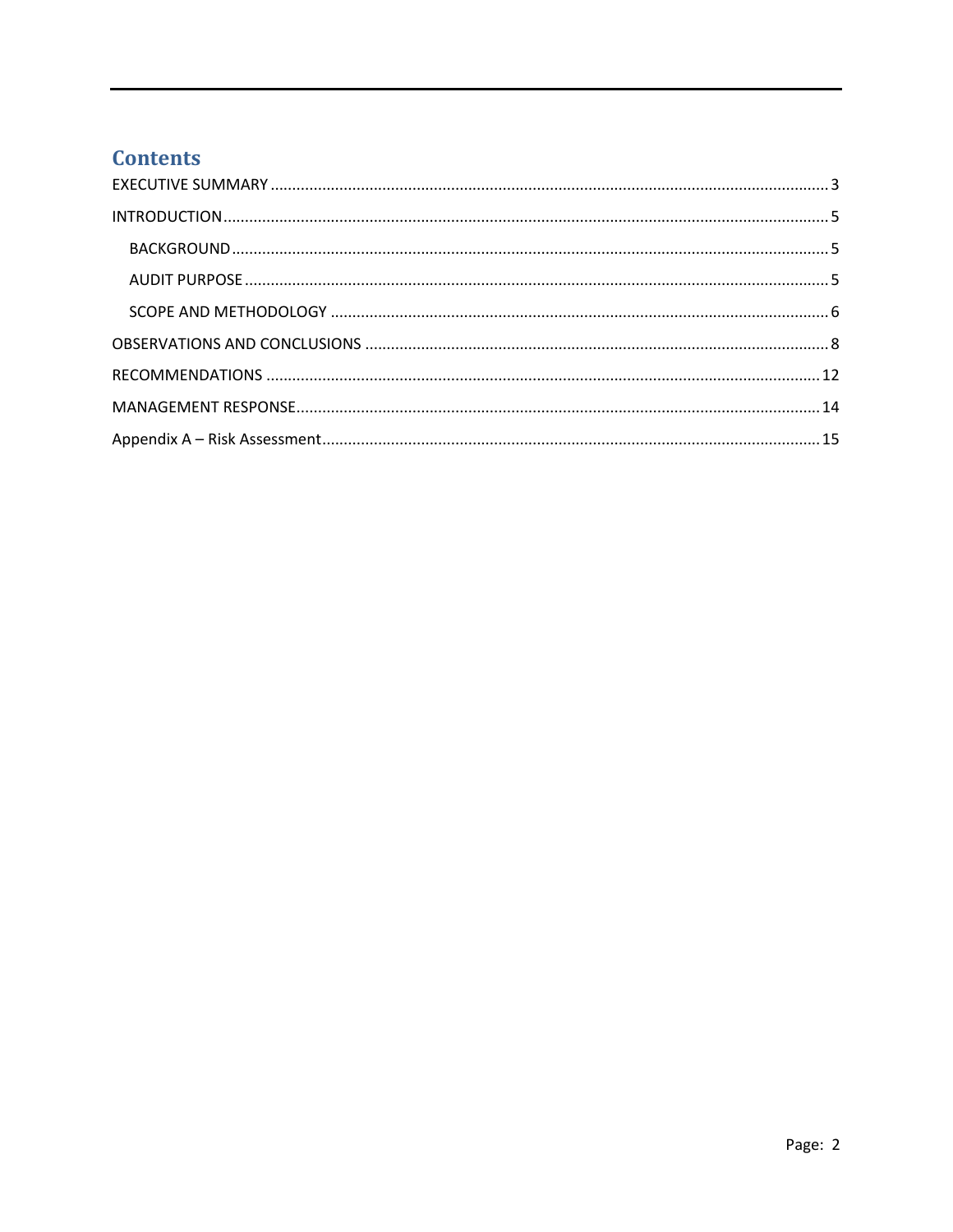## <span id="page-2-0"></span>**EXECUTIVE SUMMARY**

The Polynesian Club was established to provide a way for students from Polynesian Islands to have leadership opportunities and meet together through socials and activities sponsored by the club. The club is funded primarily through an annual luau that is organized and put on by club members. Funds from the luau are used to pay for activities, socials and to assist students by providing them with textbooks.

The main audit objectives were to:

- Determine if cash handling, inventory and distribution of text books was done in accordance with Snow College policies and procedures.
- Determine if there was equal opportunity for students to participate in the Polynesian Club, fundraisers, and receive benefits from participation such as use of textbooks bought using club funds.

The department of Internal Audit completed a thorough review of all revenue and expense transactions of the Polynesian Club for January 2015 through May 1, 2016. Internal Audit also reviewed the internal controls and processes for ticket sales, textbook purchasing and inventory, and cash handling. There were material control deficiencies found in the ticket sales, cash handling, and text book inventories.

- 1) There was cash stored in a file cabinet that was not deposited in a timely manner.
- 2) Internal Audit could find no evidence of any cash handling policies or procedures.
- 3) Ticket sales logs were not complete.
- 4) Tickets did not include unique identifiers.
- 5) Expense tracking forms were not complete for 2015 and were not used for 2016.
- 6) Textbooks were not inventoried or tracked.
- 7) Students were charged \$25.00 textbook dues in addition to participating in the luau to receive textbooks (2015 and prior).

Participation and membership in the Polynesian club was open to all students. While there was equal opportunity for students to participate in the Polynesian Club activities, there was exclusivity in the participation of the annual luau show in 2015 and prior years. According to the prior club advisor, this exclusivity was enforced to maintain a level of authenticity with the show. The only students that were allowed to obtain text books from the club were those that participated in the show.

The vendor that was used to assist with the food purchasing, preparation and handling, for the 2015 luau, was a relative of the club advisor and a Snow College employee. The vendor did not receive payment for services, but food was purchased through his company. There were no conflict of interest disclosures or explanations as to the reasons for selecting this vendor for the food purchases.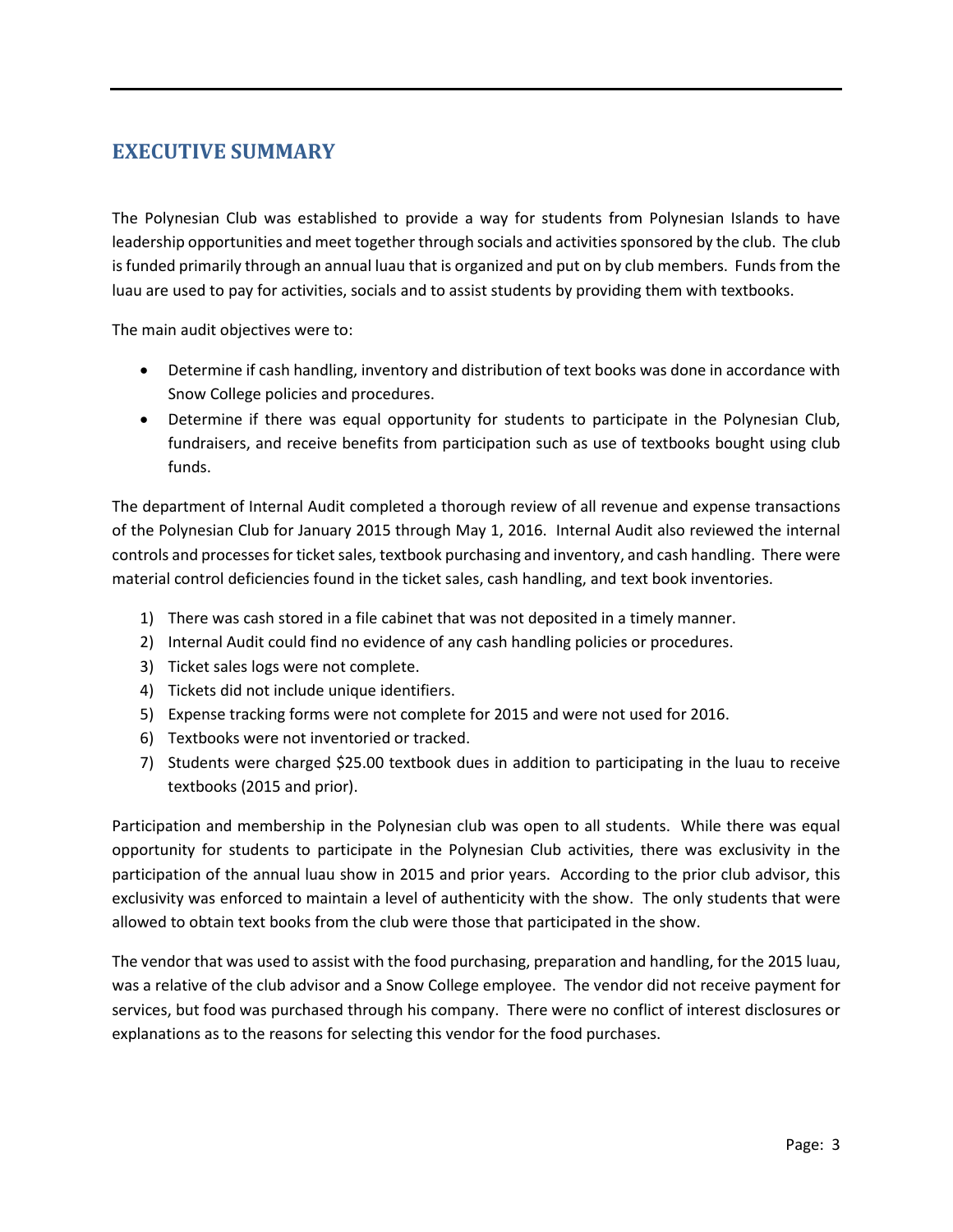Internal Audit met with the Advisor of the Polynesian Club and his Supervisor several times during the course of the audit in order to keep them informed of the status of the audit as well as any process efficiencies that could be implemented into the Polynesian Club's current procedures. A more detailed listing of findings and recommendations can be found in the following pages of this report.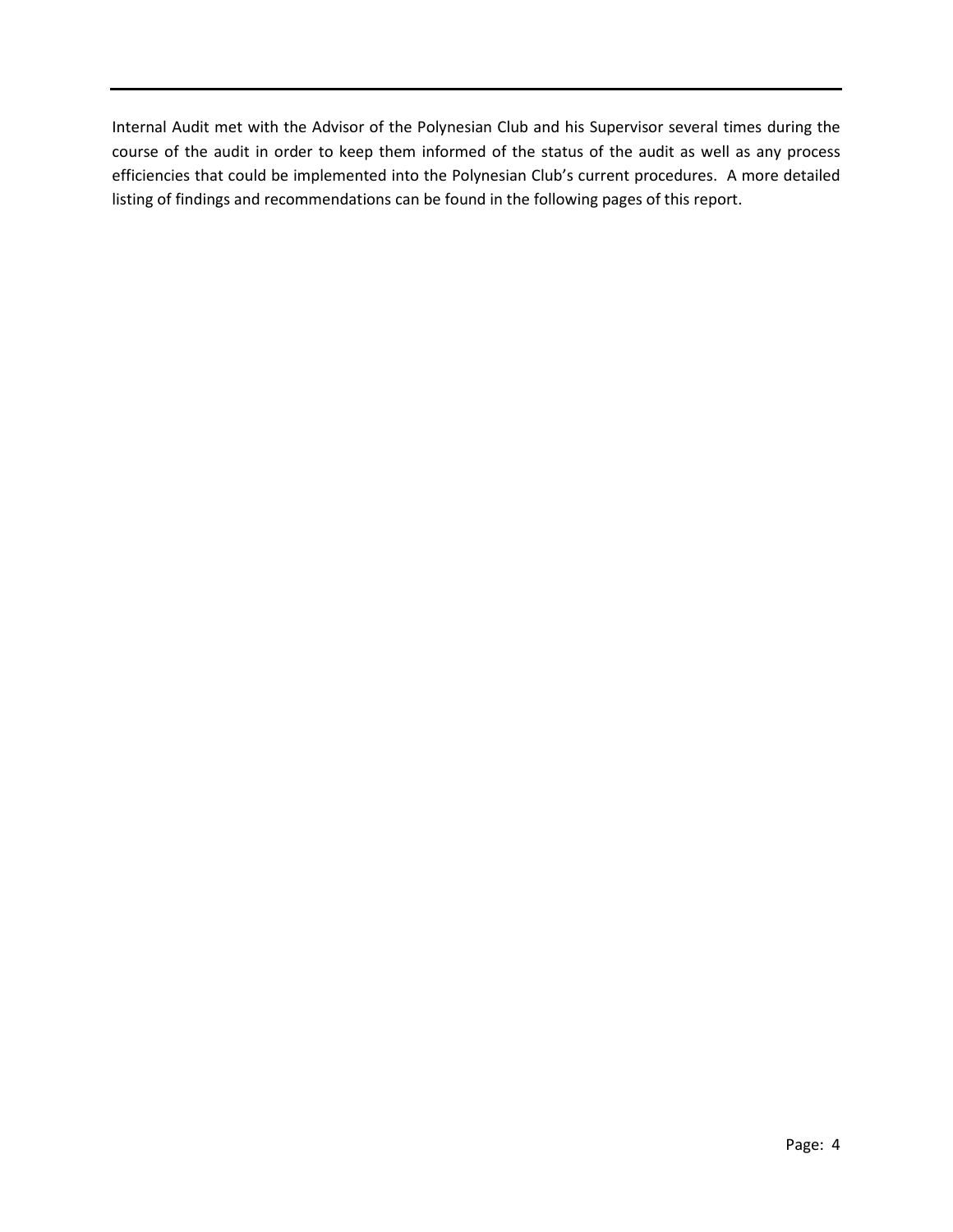## <span id="page-4-0"></span>**INTRODUCTION**

#### **BACKGROUND**

<span id="page-4-1"></span>The Polynesian Club was established to provide a way for students from Polynesian Islands to have leadership opportunities and provide a forum for students from the islands to meet together through socials and activities sponsored by the club. The club is funded primarily through an annual luau that is organized and put on by club members. The club had also received some funding from Snow College in prior years. In 2015, the club received \$500.00 through Student Success, but in 2016 received no additional funds. Funds raised from the luau were used to pay for activities, socials and to assist students by providing them with textbooks.

Funds raised through the luau are collected in the following ways:

- Students selling tickets to family members and friends
- Patrons purchasing tickets at the door
- Patrons purchasing tickets at the college cashier's window
- Attendees making donations by throwing money on the stage or giving money to a dancer

Money given to dancers as donations during the show were kept by the dancers and is not turned in or reported to the club Advisor. Money thrown on the stage during the show was turned in to the Advisor and included in the deposit into the club account. Money collected through student sales and tickets purchased at the door were turned in to the Advisor, counted then deposited into the club account. All deposits were done through the cashier's office.

#### **AUDIT PURPOSE**

<span id="page-4-2"></span>The main audit objectives were to:

- 1) Determine if cash handling, inventory and distribution of text books was done in accordance with Snow College policies and procedures.
- 2) Determine if there was equal opportunity for students to participate in the Polynesian Club, fundraisers, and receive benefits from participation such as use of textbooksthat were purchased using club funds.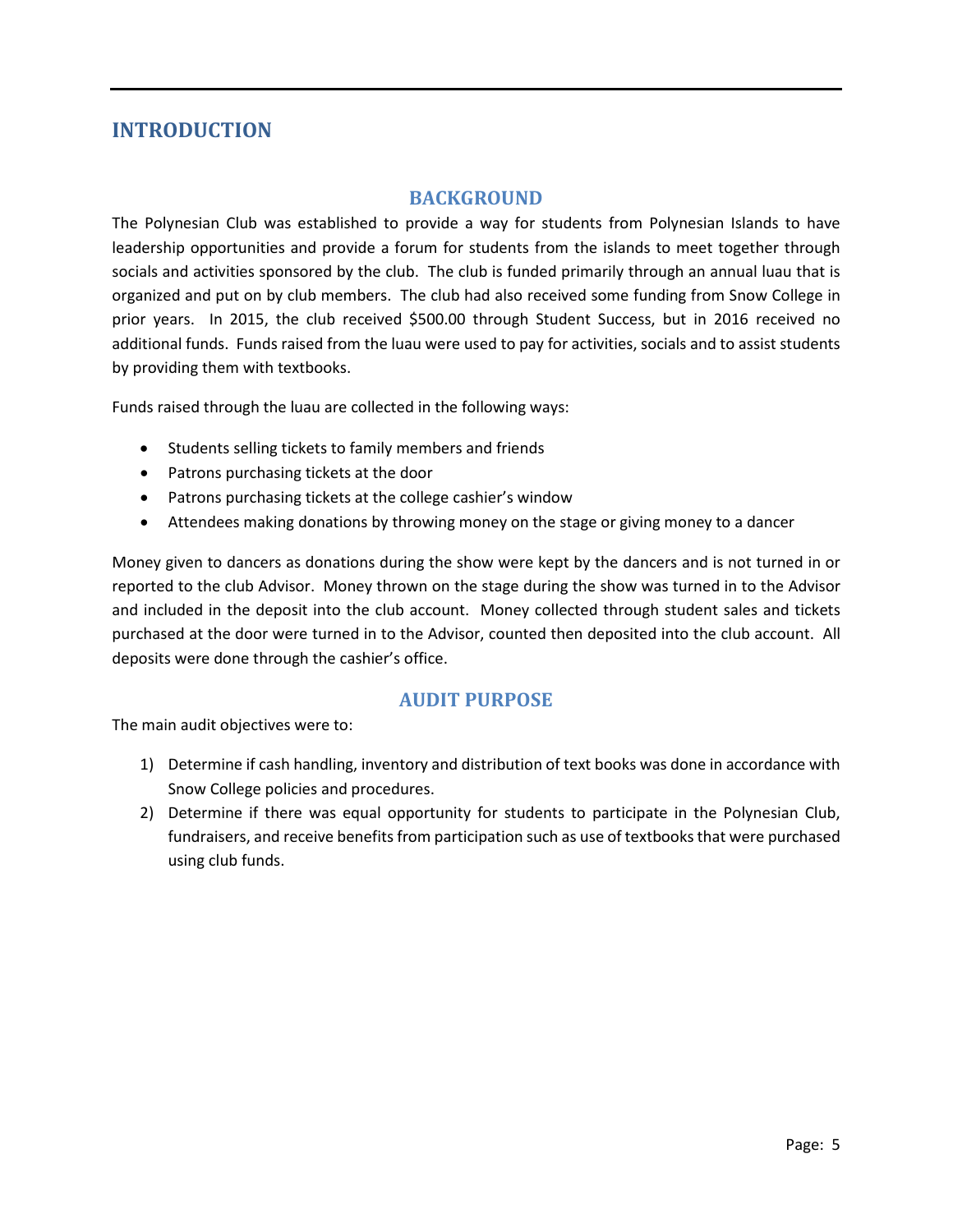#### **SCOPE AND METHODOLOGY**

<span id="page-5-0"></span>The scope of the audit described above was for January 2015 through May 1, 2016. Procedures for this audit were established through a risk assessment. The following table illustrates the risks identified and scoring of the risks.

| <b>Risk Category</b> | <b>Risk Description</b>                                         | <b>Risk</b>        | <b>Ranking</b> |
|----------------------|-----------------------------------------------------------------|--------------------|----------------|
|                      |                                                                 | Score <sup>1</sup> |                |
| Financial            | Loss or theft of luau tickets                                   | 10.33              | 1              |
| Financial            | Inaccurate reporting of revenues                                | 9.67               | $\overline{2}$ |
| Financial            | Fraud or theft of fundraiser funds or club assets (textbooks)   | 9.33               | 3              |
| Financial            | Loss of textbooks                                               | 9.25               | 4              |
| Financial            | Waste in spending                                               | 8.88               | 5              |
| Financial            | Overspending                                                    | 8.88               | 5              |
| Strategic            | Misalignment with purpose of Snow College Clubs and             | 8.83               | 6              |
|                      | Organizations                                                   |                    |                |
| Financial            | Inappropriate use of funds                                      | 8.50               | 7              |
| Strategic            | Termination of club charter                                     | 8.00               | 8              |
| Strategic            | Loss of or frozen funding                                       | 8.00               | 8              |
| Operational / IT     | Membership benefits not realized (students don't receive        | 6.33               | 9              |
|                      | textbooks)                                                      |                    |                |
| Operational / IT     | Loss of club records                                            | 6.33               | 9              |
| Operational / IT     | Human error                                                     | 6.33               | 9              |
| Operational / IT     | Students not given equal opportunity to participate in the club | 6.00               | 10             |

*Table 1 - Risk Assessment Results*

Risks identified and ranked do not indicate an occurrence. The risk assessment is a measure of the likelihood of an event and the impact to the club and the college if it occurs. See Appendix A for more information on the Risk Assessment.

Audit procedures were developed to test the strength of controls that should be in place to mitigate the risks for all risks that scored 7.5 or higher. Following were the test objectives:

- 1) Determine if tickets issued to students to sell were logged, tracked and properly accounted for
- 2) Determine if revenues from ticket sales, donations and textbook dues, and expenses were accurately recorded in Banner and on the budget tracking form
- 3) Determine if cash and checks collected from luau ticket sales and donations were properly secured and deposited in a timely manner
- 4) Determine if holds were placed on student transcripts for students that did not turn in money from ticket sales, unsold tickets

<span id="page-5-1"></span> <sup>1</sup> **Risk Score Scale**

 $1 - 4 =$  Low Risk

<sup>5 –</sup> 10 = Moderate Risk

 $11 - 14 =$  High Risk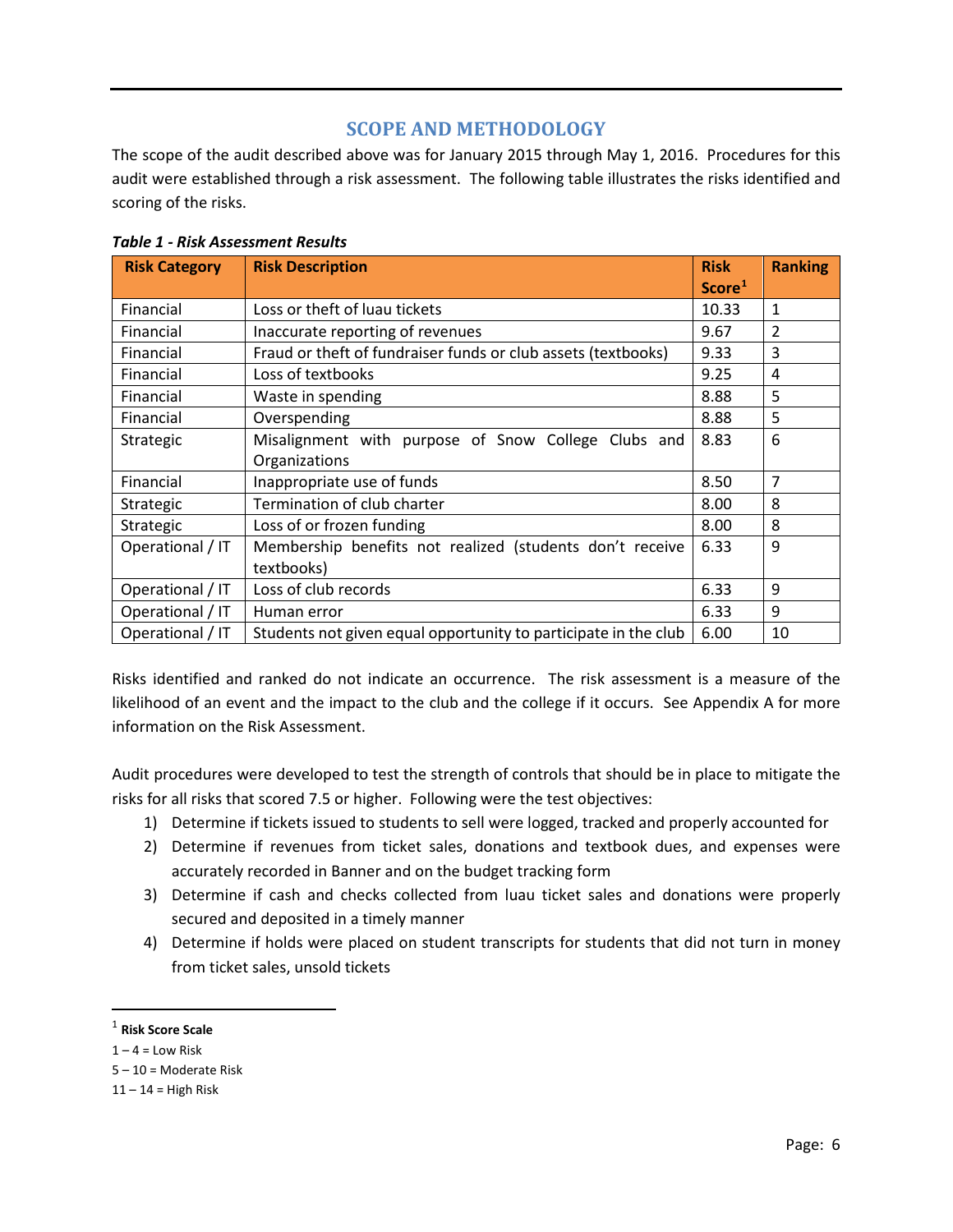- 5) Determine if textbooks were properly inventoried, marked (or tagged), checked-out, checked-in and tracked
- 6) Verify that expenses were properly approved and were not excessive
- 7) Determine if contracts for services and goods were properly approved

Sufficient and appropriate audit procedures have been conducted and evidence gathered to support the accuracy of the conclusions reached and contained in this report. The conclusions were based on a thorough review of revenues and expenses recorded in Banner, purchasing card expenses, luau ticket sales reports, and textbook inventories and logs. The conclusions are only applicable for Snow. The audit was conducted in accordance with the *International Standards for the Professional Practice of Internal Auditing.* The evidence gathered meets professional audit standards and is sufficient to provide senior management with the proof of the conclusions derived from the internal auditor.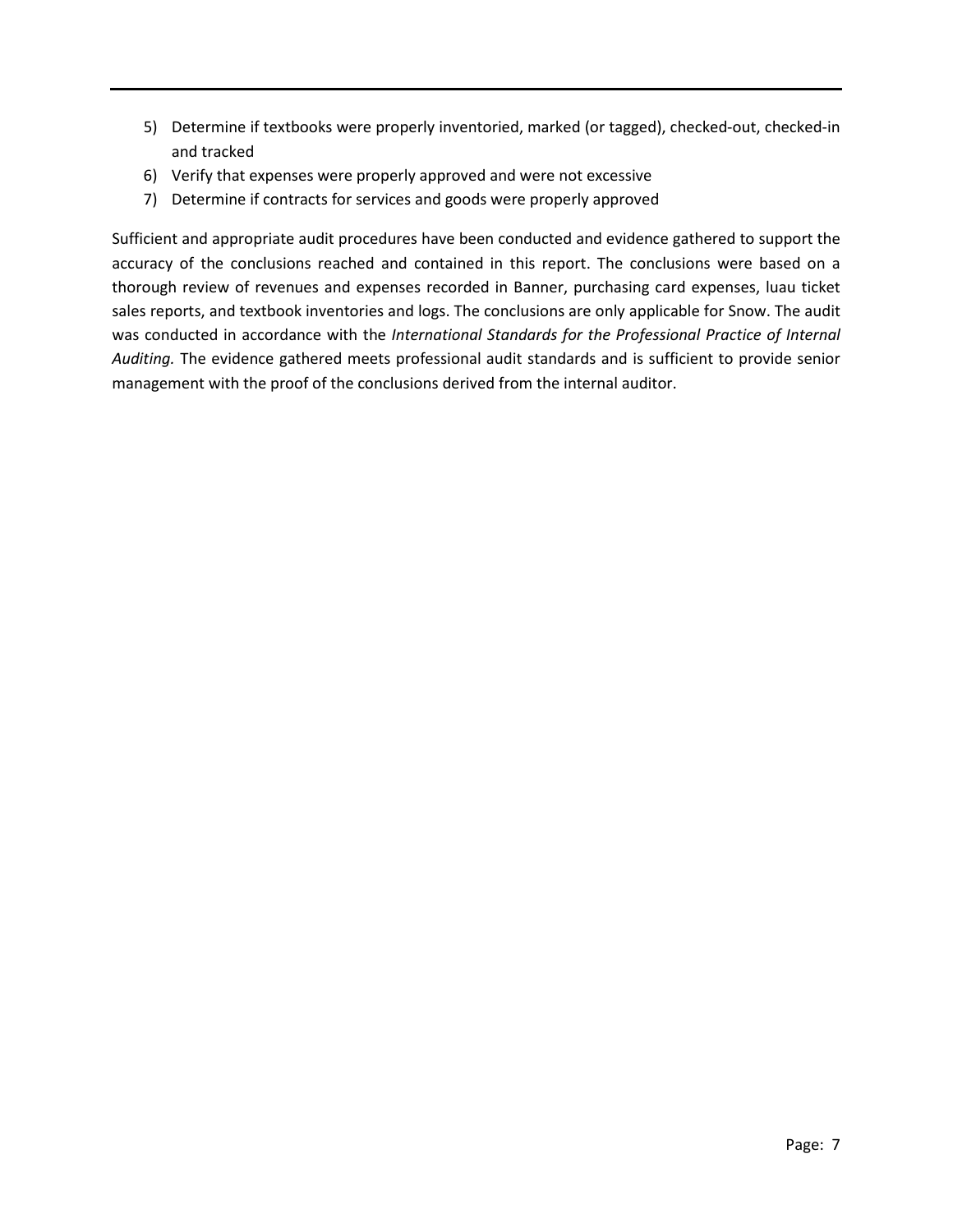## <span id="page-7-0"></span>**OBSERVATIONS AND CONCLUSIONS**

There were material control deficiencies in the ticket sales, cash handling, and text book inventories.

#### *1 - There was cash stored in a file cabinet that was not deposited in a timely manner.*

For the 2016 luau, the tickets were distributed to students to sell approximately one month prior to the luau. Students turned in the funds to the advisor after they sold the tickets and the advisor locked up the funds in a file cabinet in his office. Funds raised from ticket sales at the door and donations were also locked up in the same file cabinet. The club student leaders met with the advisor to count the funds and make the deposit on April 14.

| <b>Date Funds Received</b> | Date of Deposit | Amount    | # Business Days                    |
|----------------------------|-----------------|-----------|------------------------------------|
| 4/10/15                    | 4/15/15         | \$1669.95 | 3                                  |
| 4/11/15                    | 4/16/15         | \$315.00  | 3                                  |
| $3/1/2015 - 4/11/2015$     | 4/21/15         | \$1530.00 | Between 7 and 37 days <sup>2</sup> |
| No record                  | 4/23/15         | \$255     | Unknown                            |
| No record                  | 4/29/15         | \$838     | Unknown                            |
| $3/1/2016 - 4/9/2016$      | 4/14/2016       | \$2934.87 | Between 4 and 33 days              |
| $3/1/2016 - 4/9/2016$      | 4/14/2016       | \$91.00   | Between 4 and 33 days              |
| $3/1/2016 - 4/9/2016$      | 4/14/2016       | \$320.55  | Between 4 and 33 days              |

#### *Table 2 –Cash Deposits*

*Cash deposits were not timely*

The 2016 luau was held on April 9 and funds totaling \$3346.42 were deposited on April 14. The 2015 luau was held on April 11 and there were deposits made on different days. There was no policy regarding when deposits should be made. Best business practices suggest that all types of cash should be deposited within three business days.

By not depositing cash in a timely manner, the Polynesian club is at risk of losing their main source of revenues, due to theft, loss or fraud.

<span id="page-7-1"></span><sup>&</sup>lt;sup>2</sup> Number of days ranged because there was no tracking of when funds were turned in by the students or the amounts for the ticket sales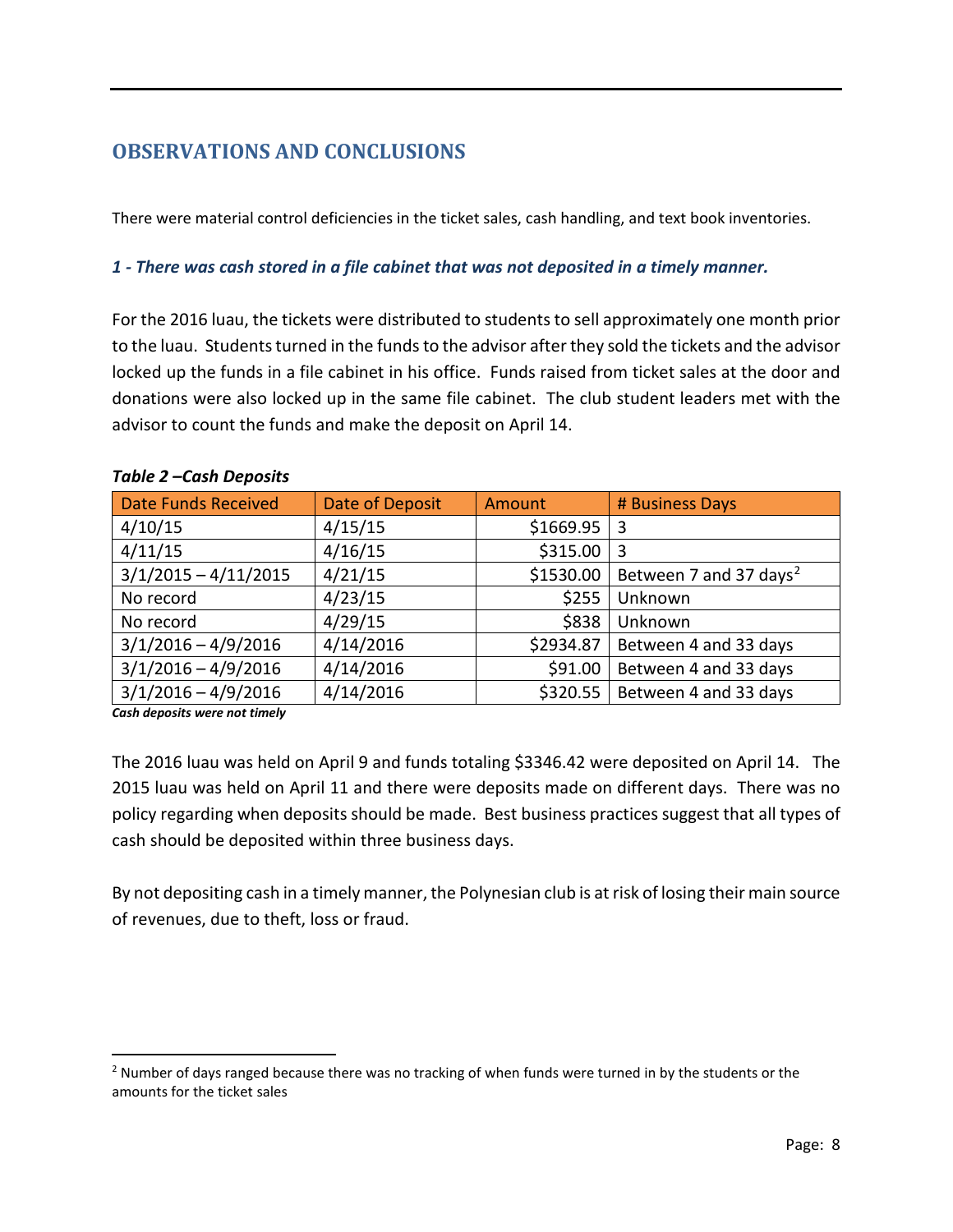#### *2 - Internal Audit could find no evidence of any cash handling policies or procedures*

Students and the club advisor were involved in cash handling through luau ticket sales but had no documented policies or procedures for cash handling. There weren't any controls over the ticket sales such as receipts or logs to record how much money was collected from each student. In the absence of sales records, amounts collected could not be reconciled with the amounts deposited. There were odd amounts deposited even though the ticket prices were \$5.00 for a show ticket and \$15.00 for the show and dinner. See table 3 for a listing of the deposits made.

| <b>Date of Deposit</b> | <b>Amount</b> |
|------------------------|---------------|
| 4/15/15                | \$1669.95     |
| 4/16/15                | \$315.00      |
| 4/21/15                | \$1530.00     |
| 4/23/15                | \$255         |
| 4/29/15                | \$838         |
| 4/14/2016              | \$2934.87     |
| 4/14/2016              | \$91.00       |
| 4/14/2016              | \$320.55      |

*Table 3 – Deposit Amounts*

*Odd deposit amounts for luau tickets* 

According to the club advisor, there were odd amounts due to the donations that were made during the show. Funds from donations were not tracked and were included with the funds collected at the door and through student sales.

Accountability for cash and tickets cannot be established or enforced without documented policies and procedures.

#### *3 - Ticket sales logs were not complete*

The advisor had a tracking log that was used when distributing tickets to students to sell. The log was not complete and was not used to reconcile tickets sold with cash received. Accountability for ticket sales and cash received cannot be established when the tickets and cash are not properly tracked.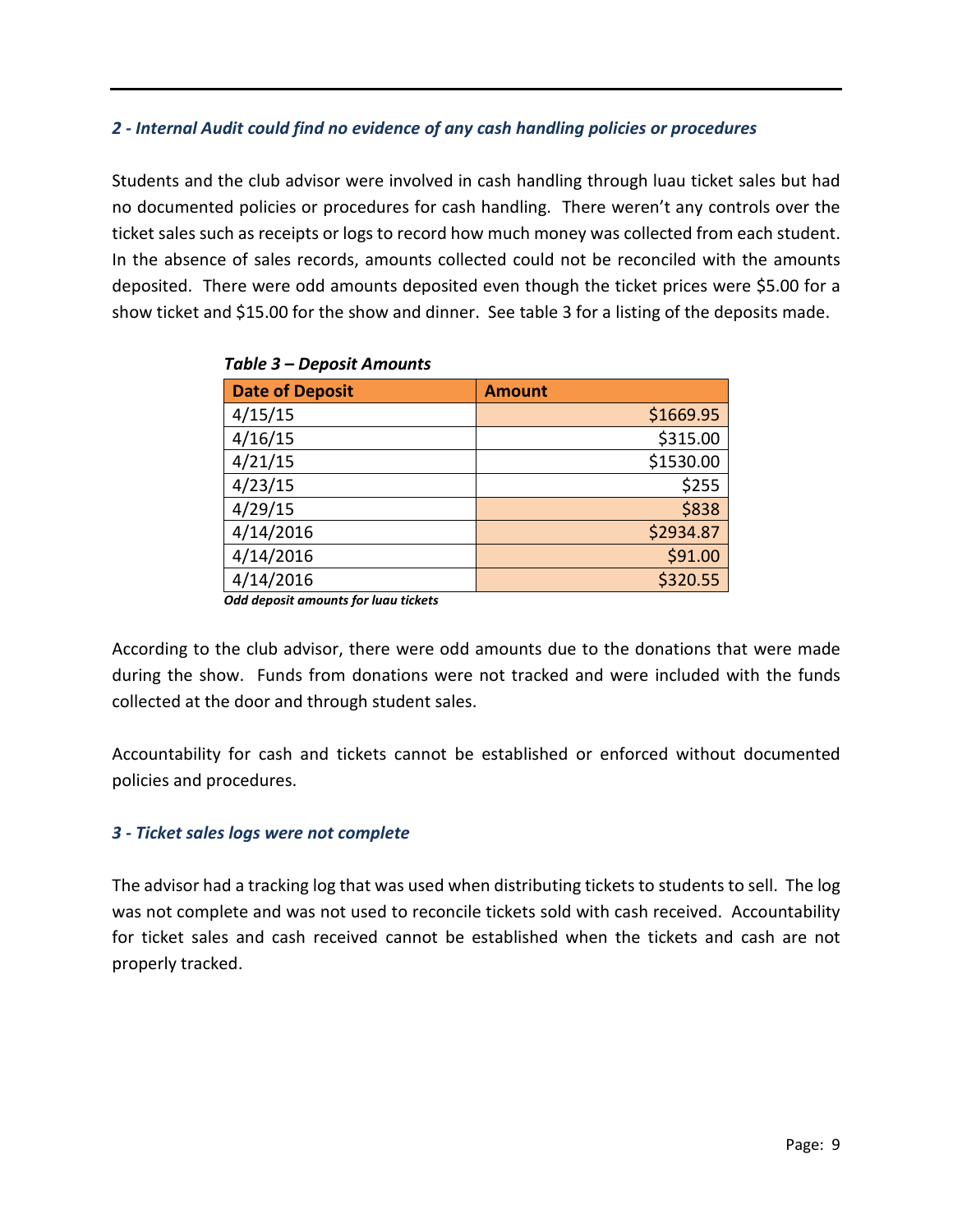#### *4 - Tickets did not include unique identifiers*

Tickets did not include a unique identifier such as a pre-printed number or barcode. Tickets were printed on a color stock paper could easily be replicated. For tracking purposes, the advisor handwrote a number on the back of each ticket, but the number was not used to reconcile tickets with sales.

Tickets without unique identifiers can easily be replicated and sold. This could result in theft of tickets and funds and fraud.

#### *5 - Expense tracking forms were not complete for 2015 and were not used for 2016*

Student Life provides clubs with expense tracking forms to assist the clubs in tracking and reporting expenses. These forms are optional for the club to use. However, in order to receive funding they are encouraged to complete the reports and submit them with their funding requests. The club received \$500.00 in 2015 and submitted a tracking form. However, the form did not include all expenses. Also the form was not used in 2016 to track any expenses. The club relies on the Business Office to "true up" the account balance at the end of the fiscal year.

Where purchasing cards are used to pay club expenses, it is possible for expenses to exceed the revenues. Also, the club may not receive additional requested funding if expenses are not properly tracked and the club president may be held responsible for unauthorized or unpaid expenses.

Snow college Club Finances handbook states "…the college will not be responsible for any unpaid or unauthorized expenses. If such a case occurs, then the total amount due will be placed on the club president's student account and such student's records / transcripts will be held until the debt is paid."

"Advisors oversee the proper expenditure of monies for club functions and review expenditures and club financial records. Audit of the club financial record may occur at any time. Therefore, it is recommended advisors turn in a budget tracking form at the end of each semester which would include copies of all receipts."

#### *6 - Textbooks were not inventoried or tracked*

There were no inventory controls over textbooks that were owned by the Polynesian Club. Textbooks were not tagged or stamped identifying them as owned by Snow College or the club.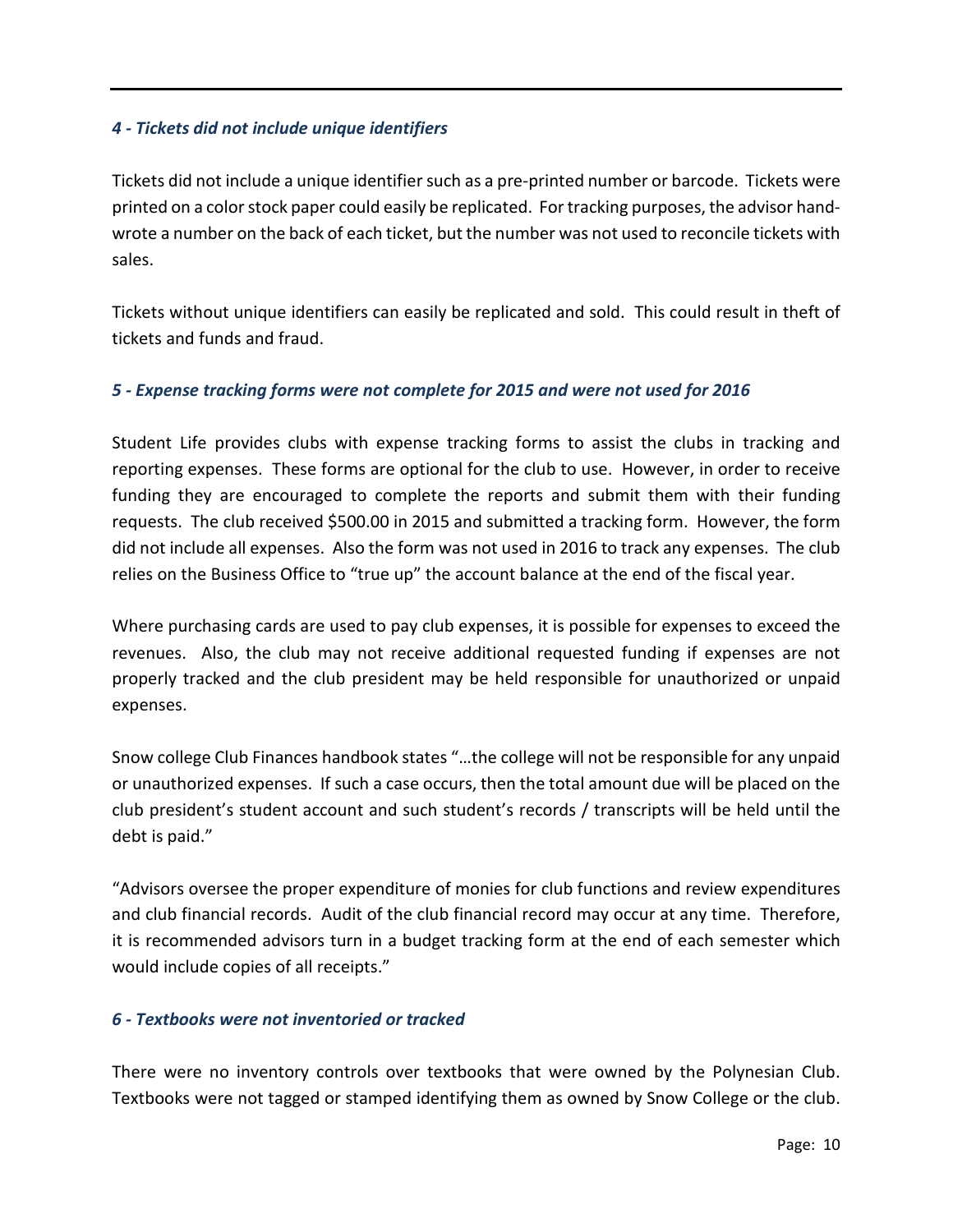There was no list showing books that were available for students to check-out or use. The club did track books that were purchased each year, but did not have a master inventory of all books available through the club. There also was no defined policy for the disposal of discontinued textbooks. Holds were placed on student accounts for unreturned textbooks that were purchased, but no tracking mechanism was in place to determine students that were using textbooks that were purchased in prior years.

A current inventory of textbooks would help the Polynesian Club be able to provide more textbooks to students. In addition, club student leadership would learn the importance of good record keeping and asset tracking.

## *7 - Students were charged \$25.00 textbook dues in addition to participating in the luau to receive textbooks (2015 and prior)*

Prior to 2016, students that obtained textbooks from the Polynesian Club were required to pay \$25.00 dues for each textbook received through the club. Requirements to obtain textbooks included participation in the annual luau and \$25.00 for each textbook.

The current advisor discontinued charging textbook dues because he believes participation in the luau is sufficient. Snow College Student Life Club Handbook states: "A chartered club is allowed to request semester dues from its members, which are not to exceed \$10/semester. Any club dues above the pre-approved \$10/semester must be approved by the Director of Student Life".

When a club does not comply with the standards, the club is at risk of negatively affecting the club charter status and/or funding.

## *8 - There was exclusivity in the club where only Polynesians were allowed to participate in the show and receive the benefits (textbooks and donations) for participation.*

Anybody that wanted to be a member of the Polynesian club was allowed to join. Most of the membership in the club happened through word-of-mouth.

According to the prior advisor, there was exclusivity in the club where only Polynesians were allowed to participate in the show and receive textbooks. There was no audition or pre-defined criteria established for luau participants. Most luau participants were recruited by the club leadership.

According to the prior advisor, the club wanted to maintain a certain level of quality and authenticity by only involving those that were of Polynesian descent. The current advisor is not aware of any issues with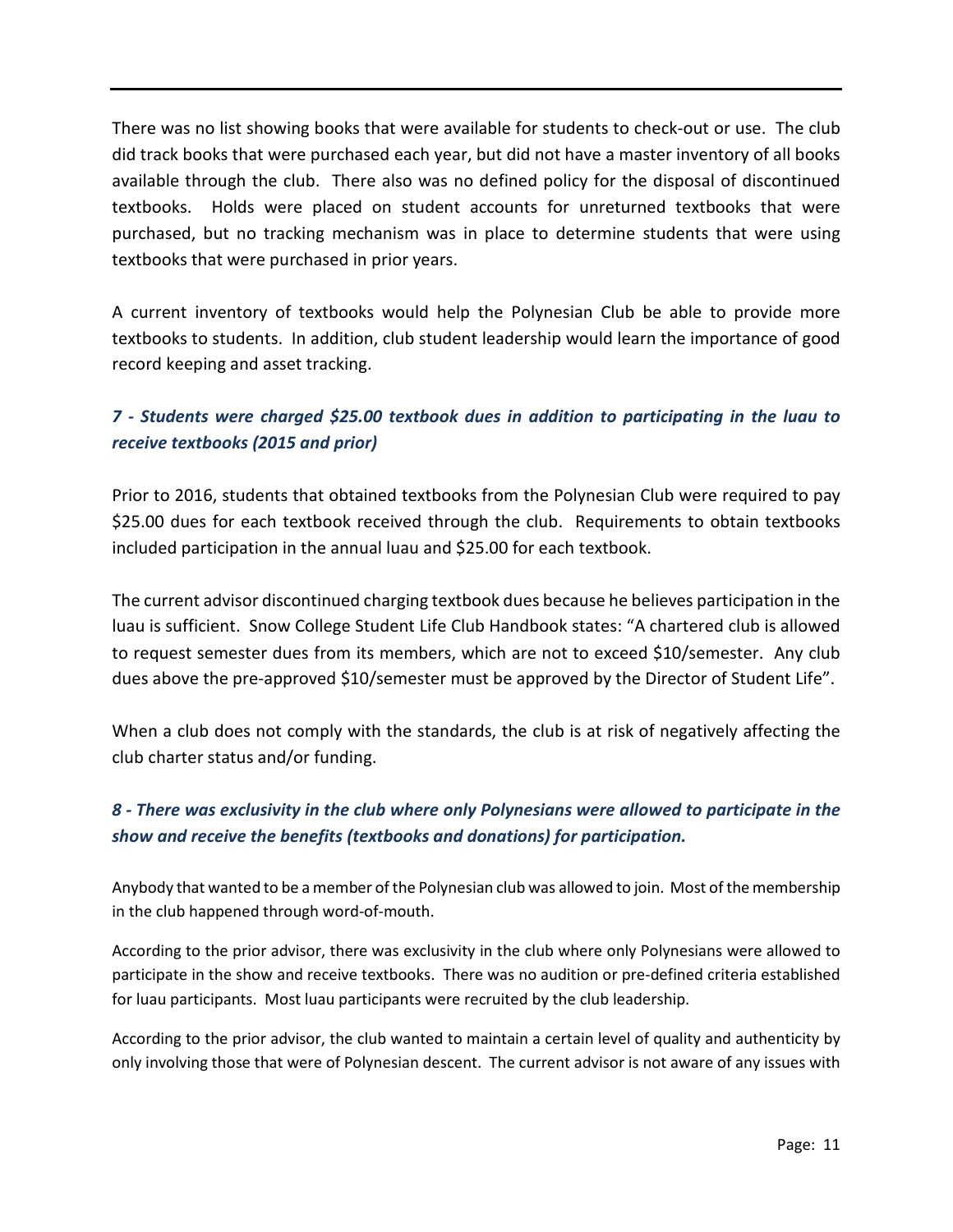exclusivity. In the 2016 luau there was a dancer that was non-Polynesian. He stated that "anyone that wanted to participate was allowed to participate."

## *9 – There were no conflict of interest disclosures or documented explanations for using a family member's private business for food purchases for the luau*

The vendor that was used to assist with the food purchasing, preparation and handling, for the 2015 luau, was a relative of the club advisor and a Snow College employee. The vendor did not receive payment for services, but food was purchased through his company for the luau. There were no conflict of interest disclosures or explanations as to the reasons for selecting this vendor for the food purchases.

The prior advisor said that she was able to get the food at a discounted rate by going through her son-inlaw's private business. Her son-in-law is also an employee at Snow College. Food for the 2016 luau was purchased through the college's food services.

## <span id="page-11-0"></span>**RECOMMENDATIONS**

Internal Audit recommends the following controls be implemented:

#### **Cash Handling and Luau Ticket Sales**

- 1) Develop and implement written policies and procedures on cash handling
- 2) Include a unique identifier on each ticket printed and sold such as a barcode or unique number
- 3) Use a log when distributing tickets to students to sell. At a minimum include on the log the student name, date of issue, number of tickets, unique identifiers on the tickets, and two signatures.
- 4) When students return funds collected, log the amounts collected and reconcile the cash received with the log. Include a copy of the log with the deposits and reconcile the deposit amounts with the log.
- 5) Collect ticket stubs or a count of luau attendees and reconcile the number of attendees with the number of tickets sold.
- 6) Set up and use separate activity codes in Banner for the following:
	- a. Cash received through student ticket sales
	- b. Cash received through ticket sales at the door
	- c. Cash received from donations
- 7) Reconcile donations received during the luau
- 8) Consider having students deposit funds raised through ticket sales with the cashier rather than the give them to the advisor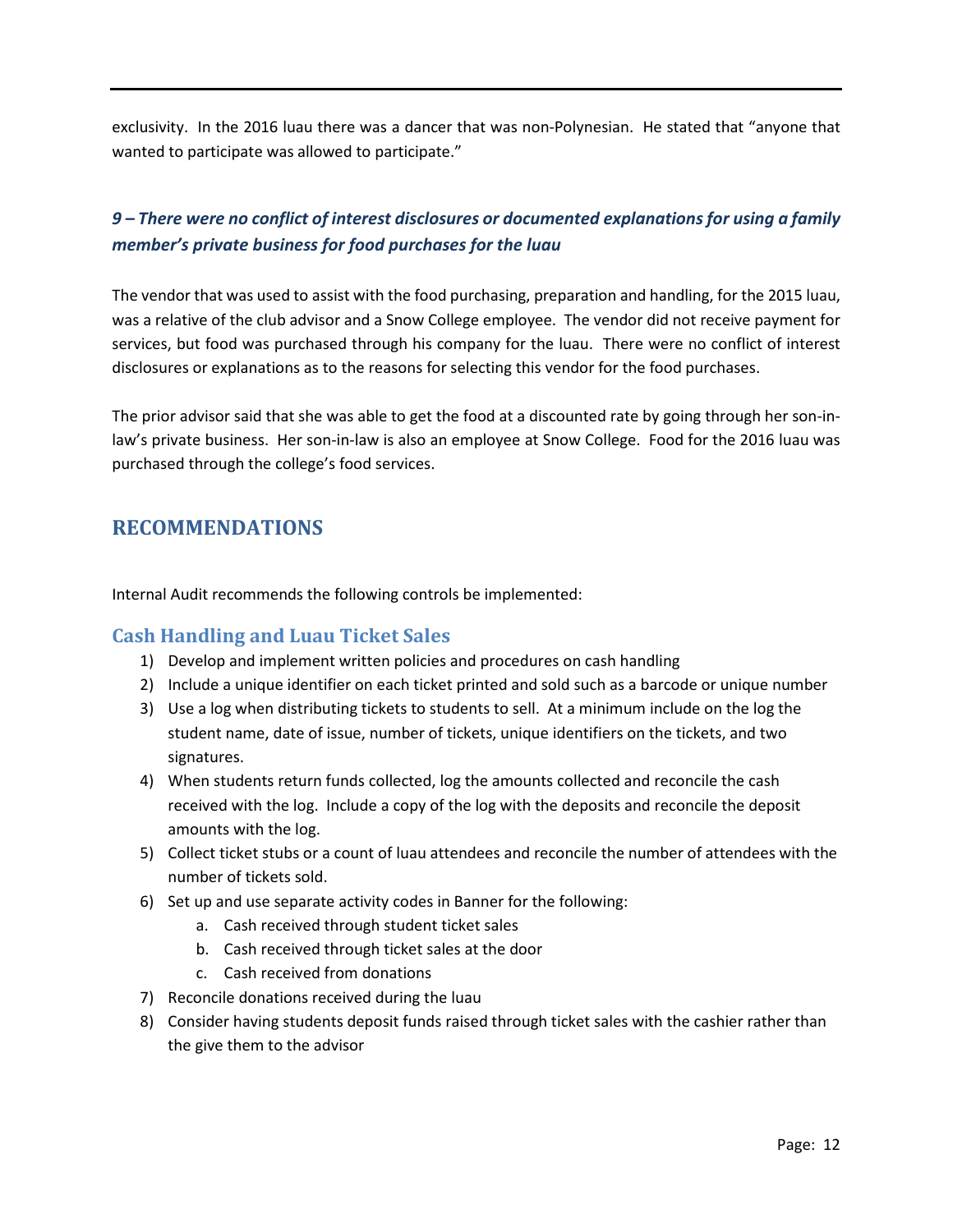#### **Textbook Distribution and Inventory**

- 1) Determine and document club policy on textbook usage and fees. Ensure the policy is in line with Snow College policies and procedures.
- 2) Create an inventory tracking system to track textbooks purchased through the Polynesian Club and account for all books that are in the inventory.
- 3) Stamp or tag all textbooks purchased by the Polynesian Club
- 4) Research textbook recycling options and implement a recycling program for out-of-date textbooks.

#### **Expense Tracking and Transparency**

- 1) Maintain records of all club expenses and track all expenses using the expense tracking form
- 2) Disclose and document any potential conflicts of interest

#### **Equal Opportunity**

- 1) Document criteria for qualifications for participation in the annual luau and to receive textbooks
- 2) Consider providing textbooks for students that assist with the luau, such as food preparation, serving, selling tickets, etc.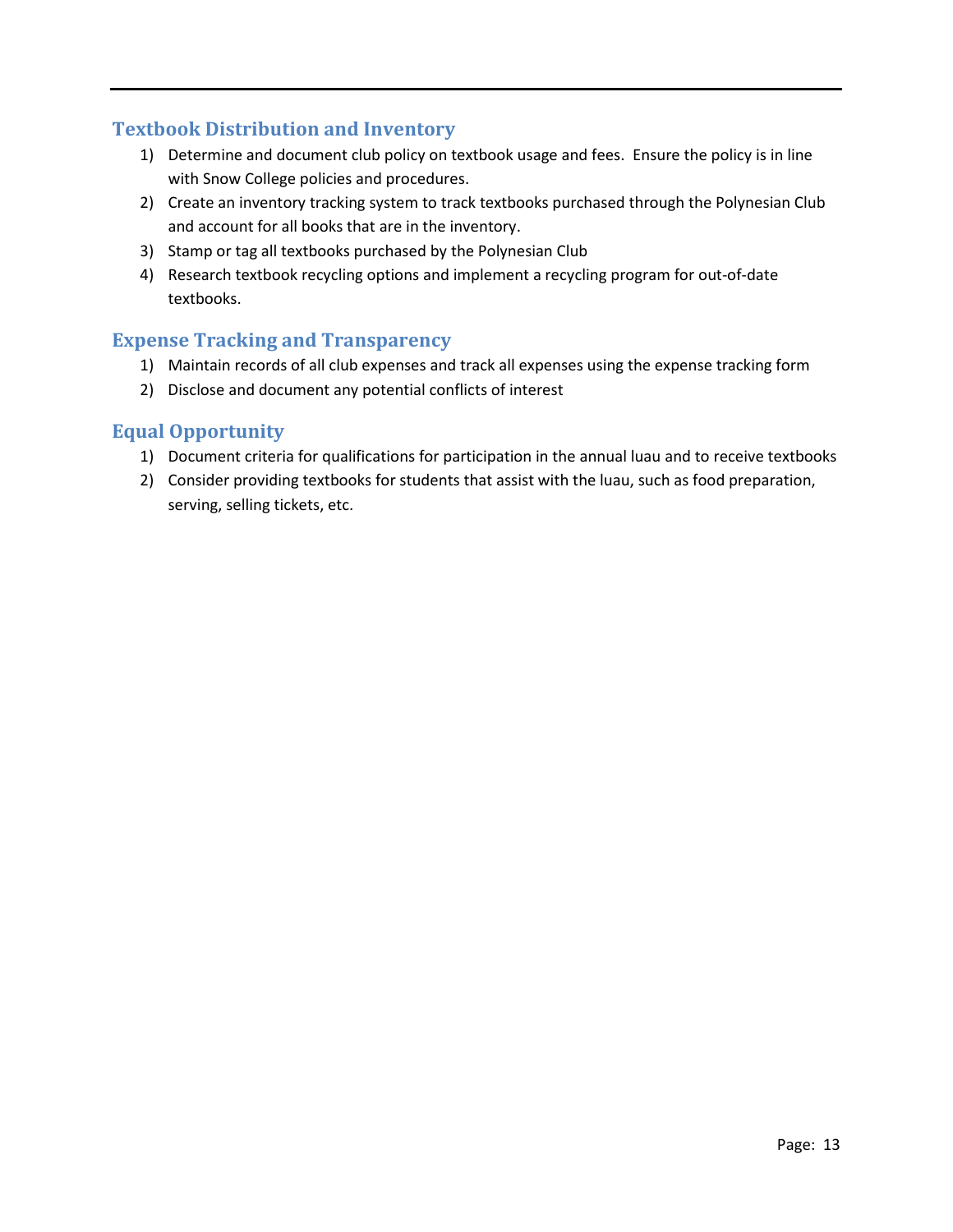<span id="page-13-0"></span>**MANAGEMENT RESPONSE**